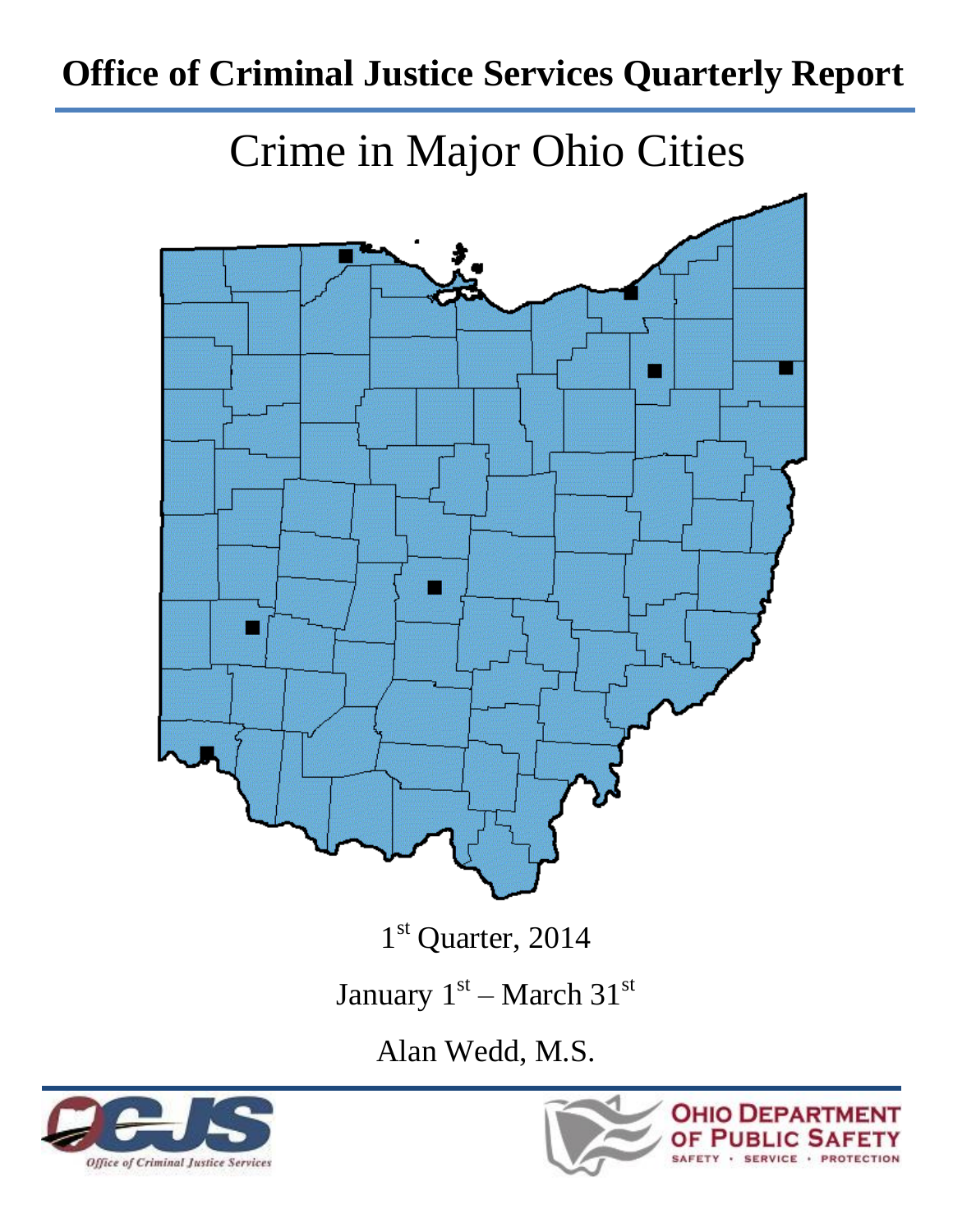### **Overview**

- This report provides information about crimes occurring in major Ohio cities during the first quarter (January  $1<sup>st</sup>$  –March 31<sup>st</sup>) of 2014. The cities included in this report are Akron, Cincinnati, Cleveland, Columbus, Dayton, Toledo, and Youngstown.
- Data for this report are taken from the Ohio Incident-Based Reporting System (OIBRS). OIBRS is a voluntary crime reporting program that allows Ohio law enforcement agencies to electronically submit crime statistics to state and federal government agencies.
- The data included in this report consist of the seven most severe categories of offenses collected by the FBI's Uniform Crime Reporting (UCR) Program. These offenses are known as Part 1 crimes, and are divided in to two categories: violent crimes (murder, forcible rape, robbery, and aggravated assault) and property crimes (burglary, larceny/theft, motor vehicle theft, and  $arson<sup>1</sup>$ ).
- Data from the first quarter of 2014 are compared to the first quarter of 2013 to provide context.

**Disclaimer:** Data included in this report are preliminary, and only as accurate as the data provided by local law enforcement agencies.

l  $1$  Arson data are omitted from this report due to limited reporting of offenses.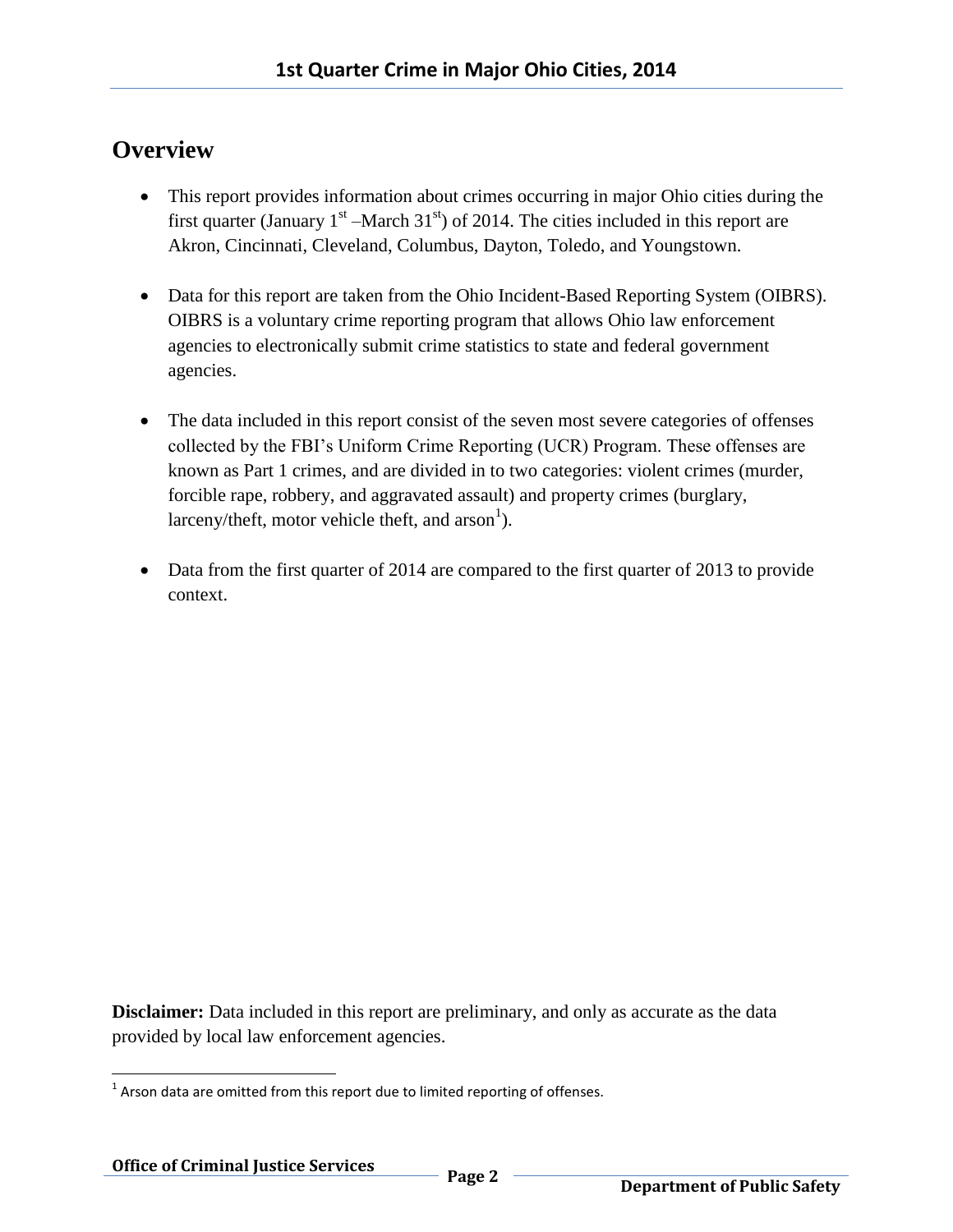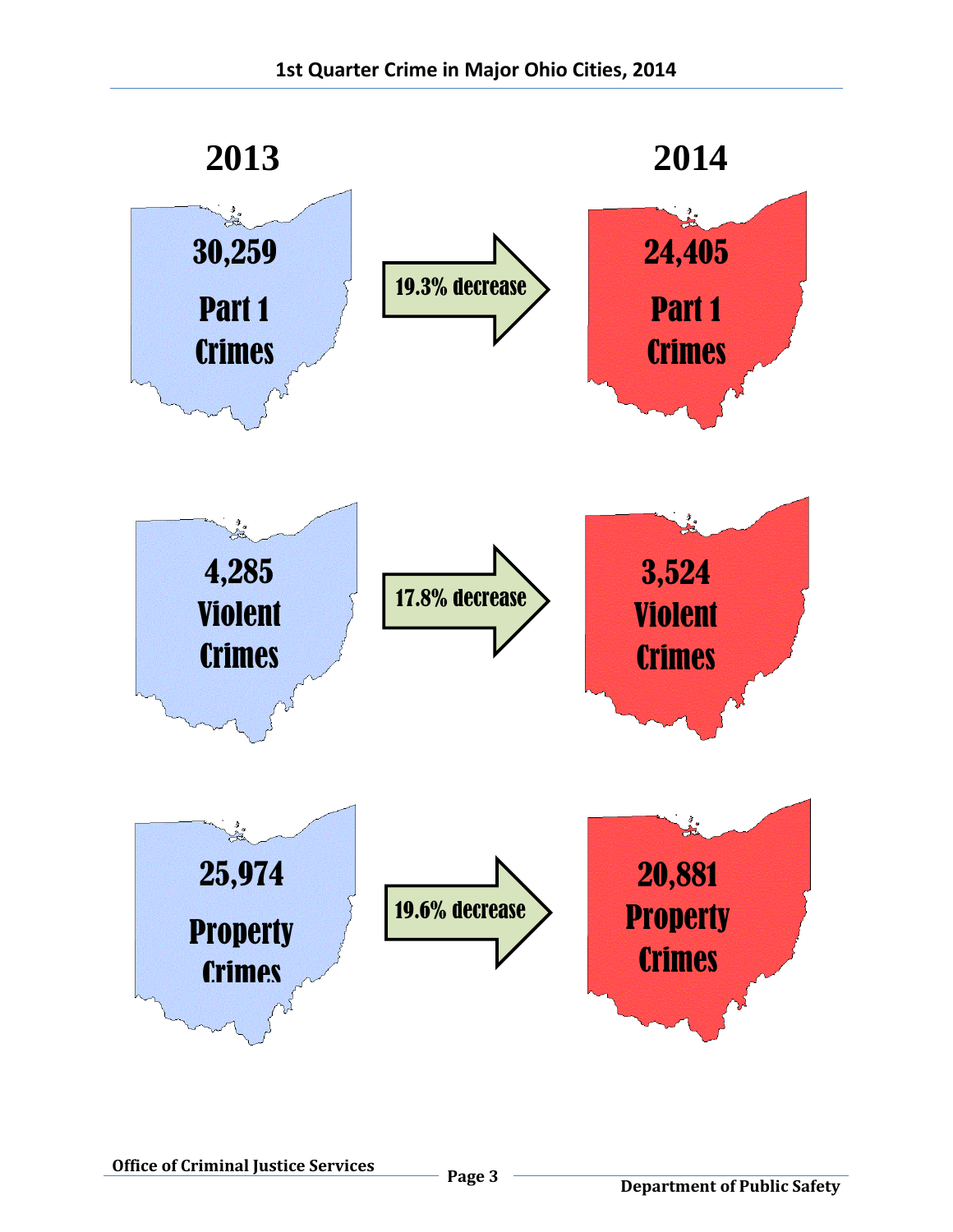#### **Summary**

- A total of 24,405 Part 1 crimes were reported in major Ohio cities during the first quarter of 2014. This represents a **19.3% decrease** from the 30,259 Part 1 crimes reported during the first quarter of 2013.
- The 3,524 violent crimes reported in the first quarter of 2014 represent a **17.8% decrease** from the 4,285 violent crimes reported in the first quarter of 2014.
- The 20,881 property crimes reported in the first quarter of 2014 represent a **19.6% decrease** from the 25,974 property crimes reported in the first quarter of 2013.
- All of the cities in this report experienced a decrease in both violent and property crime from the first quarter of 2013 to the first quarter of 2014.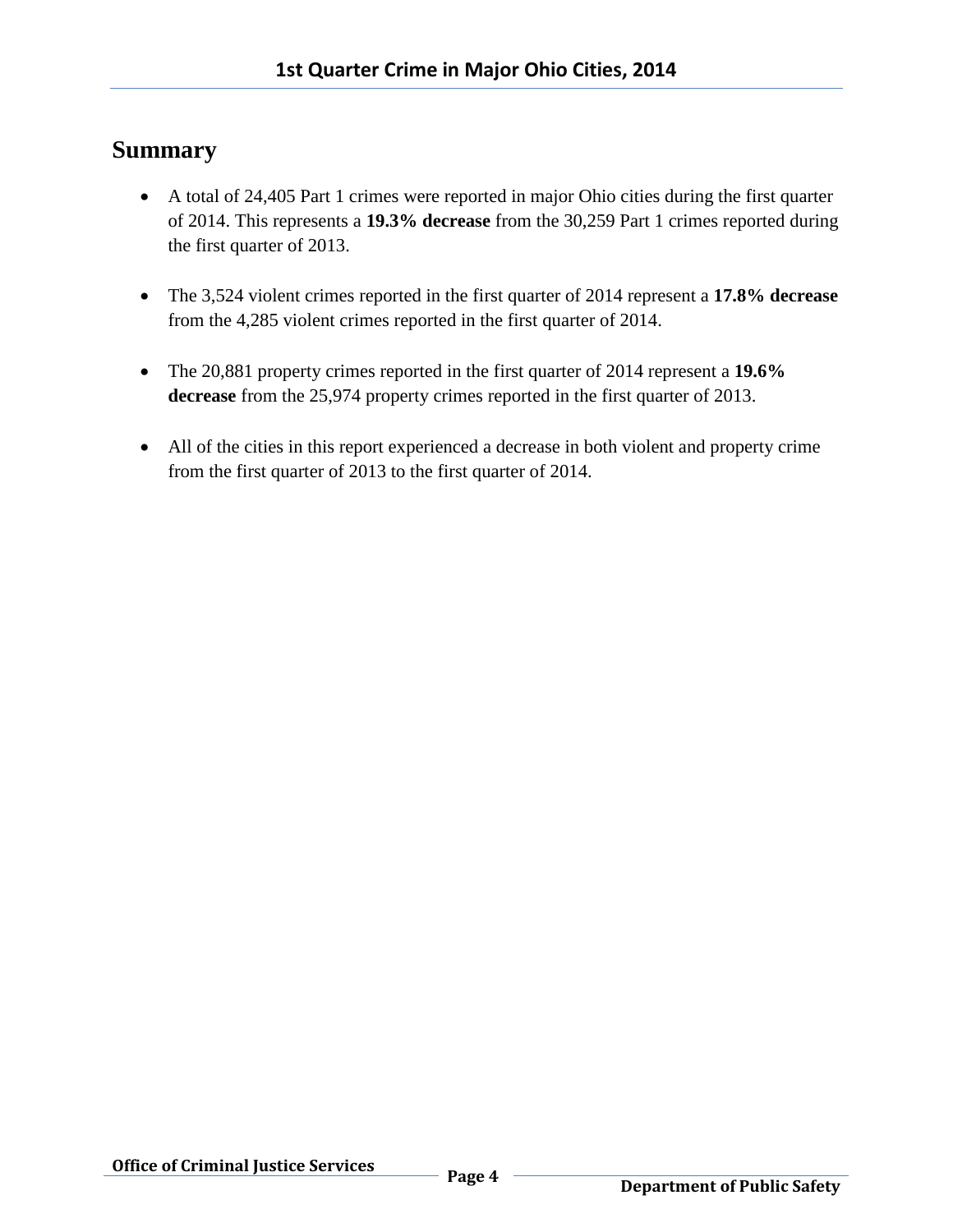## **Violent Crime**

- According to the UCR Program, violent crimes are offenses that involve force or the threat of force. Four different offenses are categorized as violent crimes: murder, forcible rape, robbery, and aggravated assault.
- Murder was the only category of violent crime to increase from the first quarter of 2013 to the first quarter of 2014. All other categories showed a decrease in crime during the same time period.

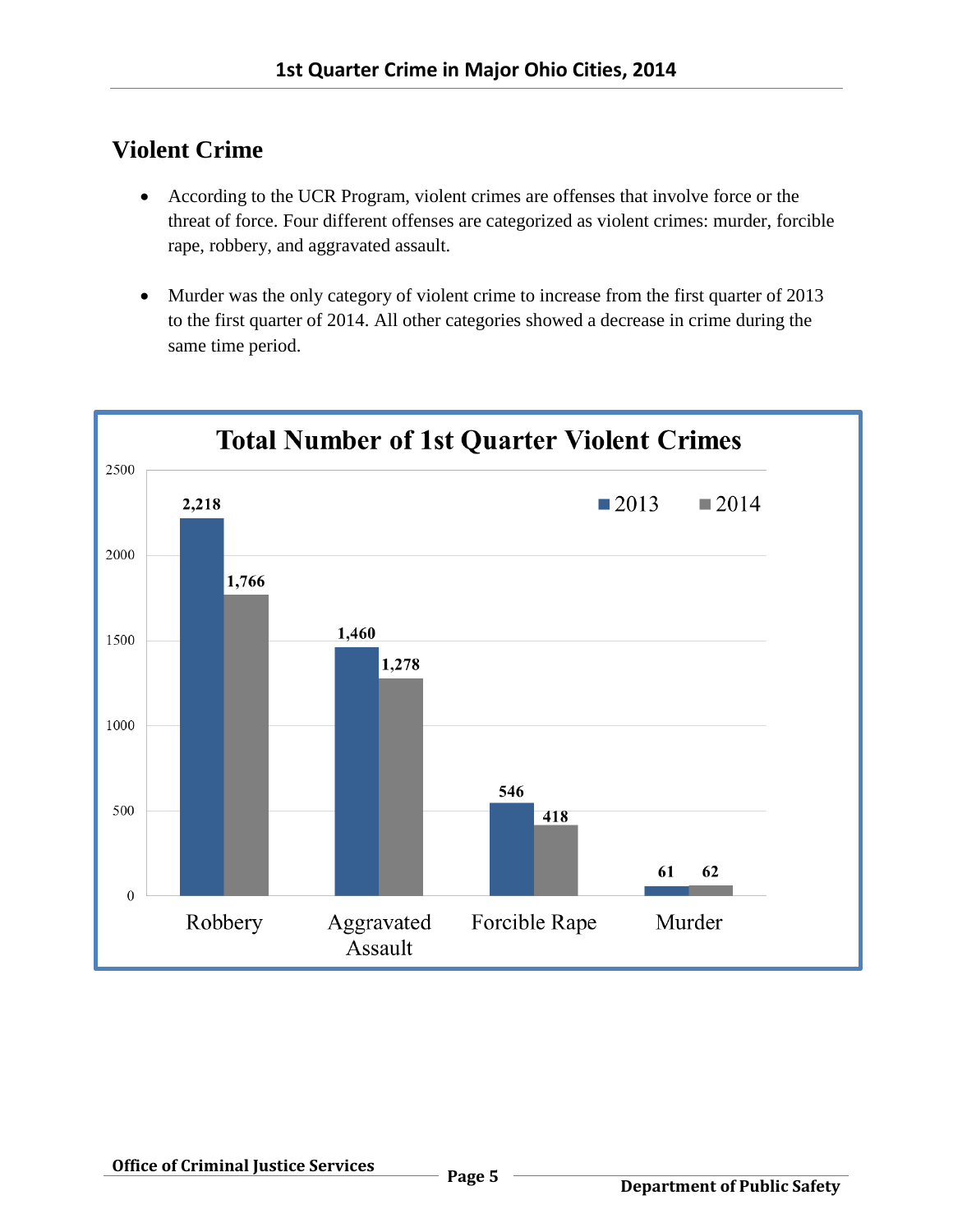|                  |       | <b>TOTAL</b> |        | <b>RATE</b> |                |
|------------------|-------|--------------|--------|-------------|----------------|
| <b>CITY</b>      | 2013  | 2014         | 2013   | 2014        | % CHANGE       |
| Akron            | 125   | 89           | 63.10  | 44.93       | 28.8% decrease |
| Cincinnati       | 356   | 277          | 119.66 | 93.10       | 22.2% decrease |
| <b>Cleveland</b> | 750   | 634          | 192.25 | 162.52      | 15.5% decrease |
| Columbus         | 618   | 438          | 75.13  | 53.25       | 29.1% decrease |
| Dayton           | 114   | 111          | 79.52  | 77.43       | 2.6% decrease  |
| Toledo           | 198   | 190          | 70.13  | 67.30       | 4% decrease    |
| Youngstown       | 57    | 27           | 87.44  | 41.42       | 52.6% decrease |
| <b>TOTAL</b>     | 2.218 | 1,766        | 100.86 | 80.30       | 20.4% decrease |

## 1<sup>st</sup> Quarter Robbery<sup>2</sup>

- **Robberies decreased by 20.4%** during the first quarter of 2014.
- Every city reported a decrease in robberies.

### 1<sup>st</sup> Quarter Aggravated Assault<sup>3</sup>

|              | <b>TOTAL</b> |       | <b>RATE</b> |        |                |
|--------------|--------------|-------|-------------|--------|----------------|
| <b>CITY</b>  | 2013         | 2014  | 2013        | 2014   | % CHANGE       |
| Akron        | 211          | 198   | 106.51      | 99.95  | 6.2% decrease  |
| Cincinnati   | 310          | 245   | 104.20      | 82.35  | 21% decrease   |
| Cleveland    | 389          | 401   | 99.71       | 102.79 | 3.1% increase  |
| Dayton       | 143          | 119   | 99.75       | 83.01  | 16.8% decrease |
| Toledo       | 346          | 260   | 122.56      | 92.10  | 24.9% decrease |
| Youngstown   | 61           | 55    | 93.58       | 84.38  | 9.8% decrease  |
| <b>TOTAL</b> | 1,460        | 1,278 | 106.06      | 92.84  | 12.5% decrease |

- **Aggravated assaults decreased by 12.5%** during the first quarter of 2014.
- Cleveland was the only city to report an increase in aggravated assaults.

 $\overline{a}$ 

 $^{2}$ % change is calculated based on rate. Rate describes the total number of offenses per 100,000 people and is rounded to the nearest hundredth. Rounding may lead to discrepancies for column and row totals.

 $3$  Data for Columbus aggravated assault offenses are not available.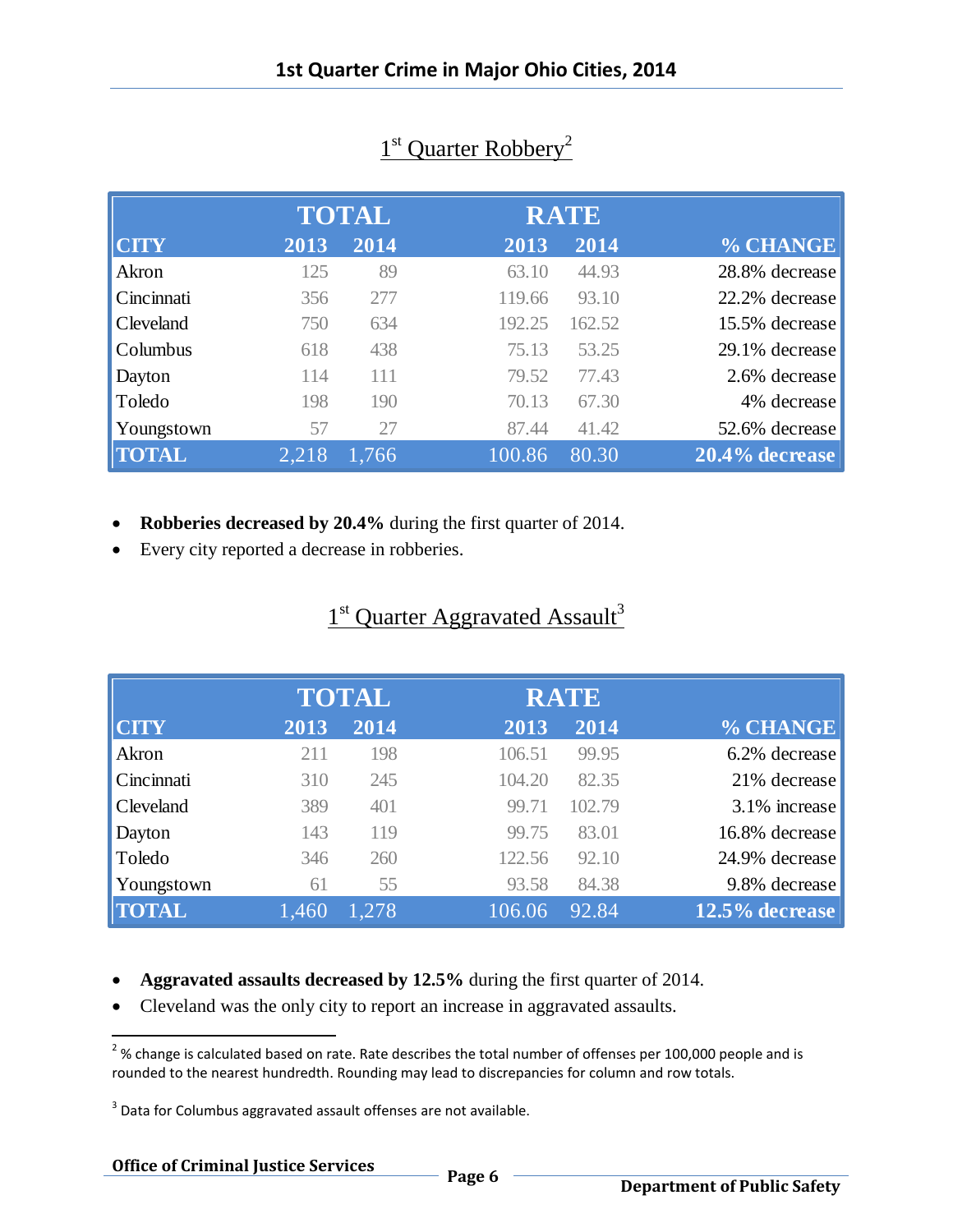|                  |      | <b>TOTAL</b>   |       | <b>RATE</b> |                |
|------------------|------|----------------|-------|-------------|----------------|
| <b>CITY</b>      | 2013 | 2014           | 2013  | 2014        | % CHANGE       |
| Akron            | 45   | 36             | 22.72 | 18.17       | 20% decrease   |
| Cincinnati       | 49   | 44             | 16.47 | 14.79       | 10.2% decrease |
| <b>Cleveland</b> | 130  | 114            | 33.32 | 29.22       | 12.3% decrease |
| <b>Columbus</b>  | 261  | 160            | 31.73 | 19.45       | 38.7% decrease |
| Dayton           | 21   | 29             | 14.65 | 20.23       | 38.1% increase |
| Toledo           | 34   | 31             | 12.04 | 10.98       | 8.8% decrease  |
| Youngstown       | 6    | $\overline{4}$ | 9.20  | 6.14        | 33.3% decrease |
| <b>TOTAL</b>     | 546  | 418            | 24.83 | 19.01       | 23.4% decrease |

## 1<sup>st</sup> Quarter Forcible Rape

- **Forcible rapes decreased by 23.4%** during the first quarter of 2014.
- Dayton was the only city to report an increase in forcible rape offenses.

|              |                | <b>TOTAL</b>     |      | <b>RATE</b> |                |
|--------------|----------------|------------------|------|-------------|----------------|
| <b>CITY</b>  | 2013           | 2014             | 2013 | 2014        | % CHANGE       |
| Akron        | 6              | $\overline{2}$   | 3.03 | 1.01        | 66.7% decrease |
| Cincinnati   | 12             | 18               | 4.03 | 6.05        | 50% increase   |
| Cleveland    | 12             | 8                | 3.08 | 2.05        | 33.3% decrease |
| Columbus     | 16             | 19               | 1.95 | 2.31        | 18.8% increase |
| Dayton       | 8              | 11               | 5.58 | 7.67        | 37.5% increase |
| Toledo       | 5              | 4                | 1.77 | 1.42        | 20% decrease   |
| Youngstown   | $\overline{2}$ | $\left( \right)$ | 3.07 | 0.00        | 100% decrease  |
| <b>TOTAL</b> | 61             | 62               | 2.77 | 2.82        | 1.6% increase  |
|              |                |                  |      |             |                |

- **Murders increased by 1.6%** during the first quarter of 2014.
- Cincinnati, Columbus, and Dayton were the only cities to report increases in murder offenses.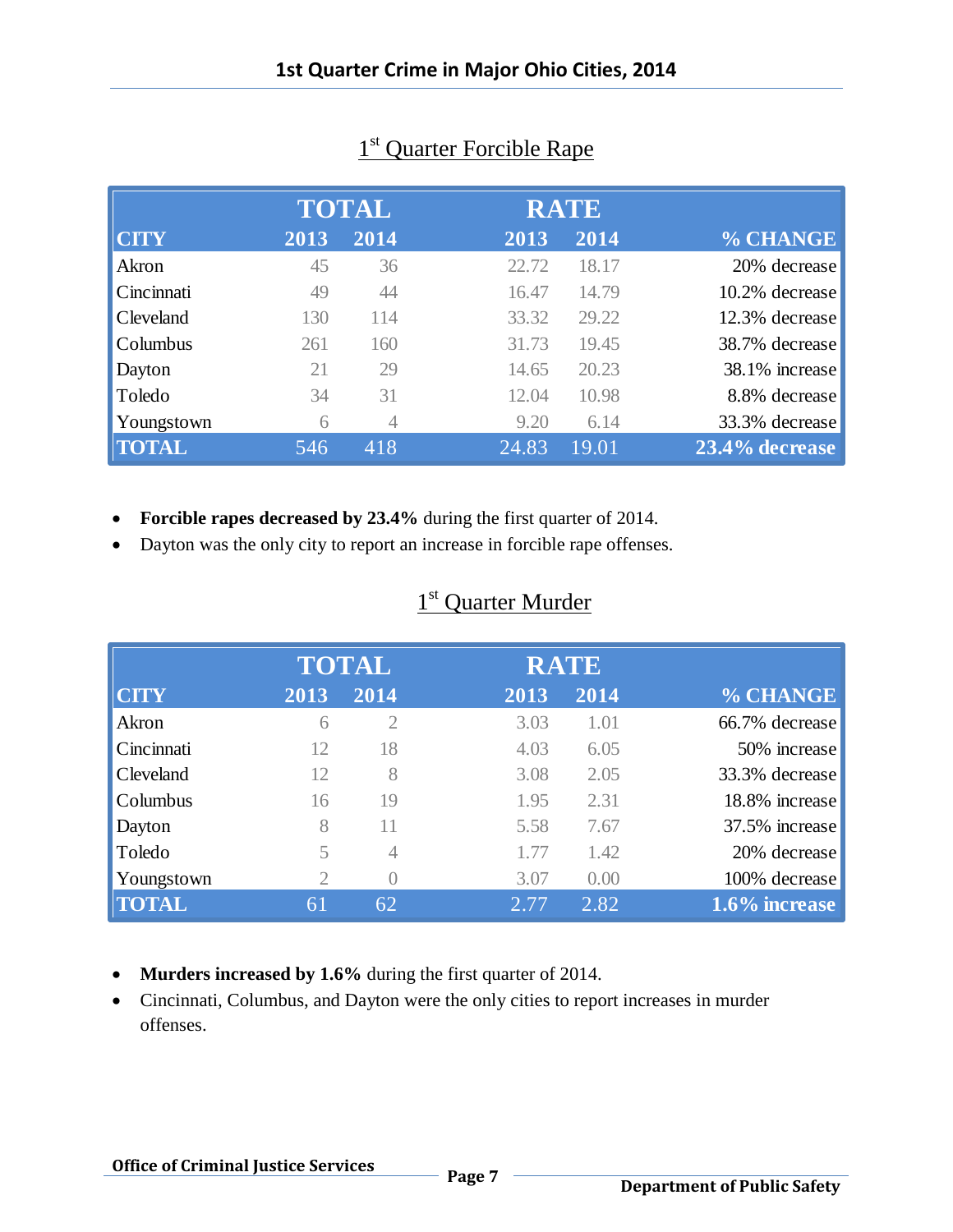## **Property Crimes**

- According to the UCR Program, property crimes are offenses involving the taking of money or property without force or the threat of force against a victim. Three different offenses are categorized as property crime: burglary, larceny/theft, and motor vehicle theft.
- Reports for all three categories of property crime decreased from 2013 to 2014.

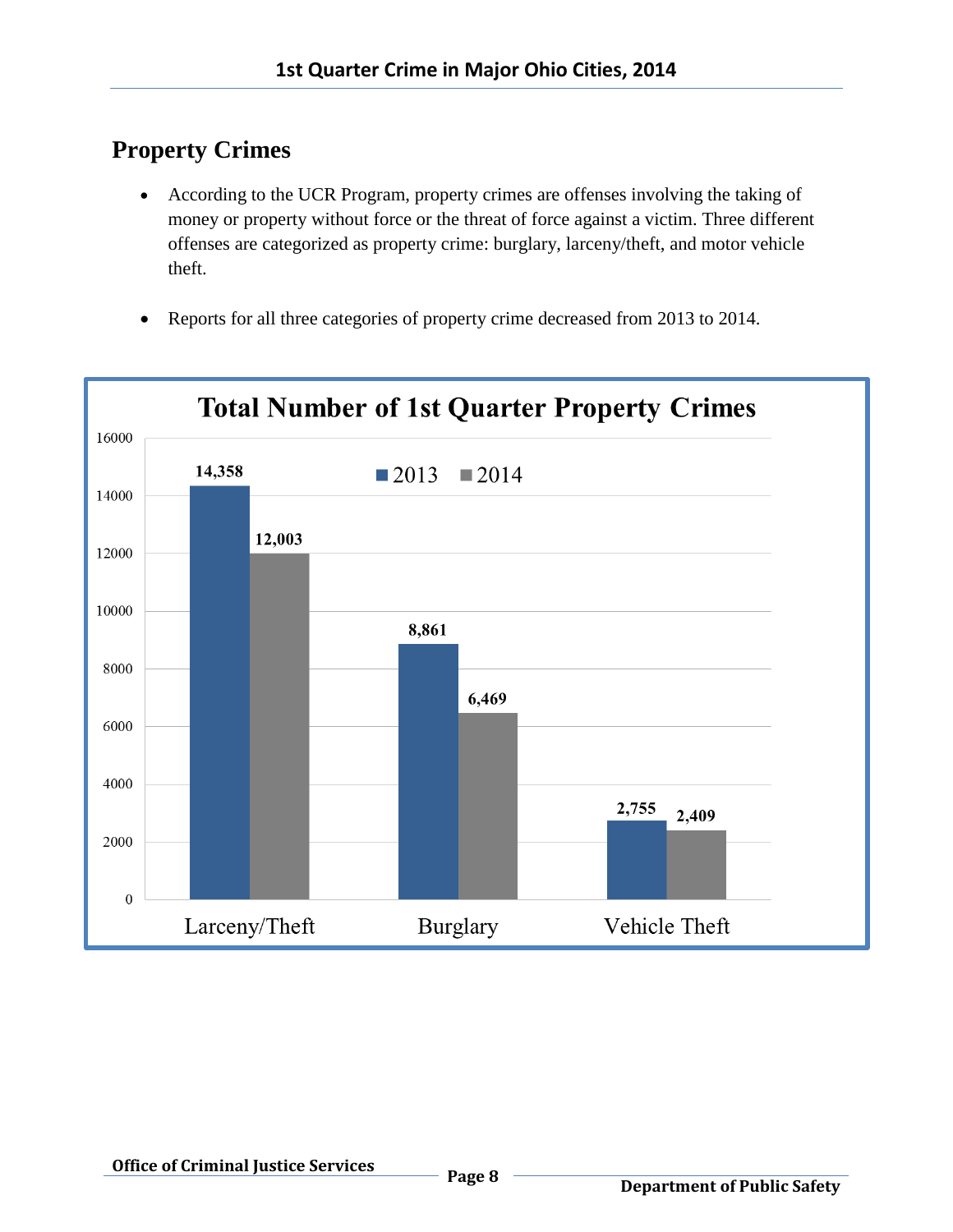|                  | <b>TOTAL</b>  |       | <b>RATE</b> |        |                |
|------------------|---------------|-------|-------------|--------|----------------|
| <b>CTY</b>       | 2013          | 2014  | 2013        | 2014   | % CHANGE       |
| Akron            | 1,301         | 1,097 | 656.74      | 553.76 | 15.7% decrease |
| Cincinnati       | 2,190         | 2,142 | 736.09      | 719.96 | 2.2% decrease  |
| <b>Cleveland</b> | 3,847         | 3,180 | 986.12      | 815.15 | 17.3% decrease |
| <b>Columbus</b>  | 5,785         | 4,434 | 703.30      | 539.05 | 23.4% decrease |
| Dayton           | 917           | 871   | 639.67      | 607.58 | 5% decrease    |
| Youngstown       | 318           | 279   | 487.85      | 428.02 | 12.3% decrease |
| <b>TOTAL</b>     | 14,358 12,003 |       | 749.05      | 626.19 | 16.4% decrease |

### 1<sup>st</sup> Quarter Larceny/Theft<sup>4</sup>

- **Larceny/theft offenses decreased by 16.4%** during the first quarter of 2014.
- Every city reported a decrease in larceny/theft offenses.

|              | <b>TOTAL</b> |       | <b>RATE</b> |        |                |
|--------------|--------------|-------|-------------|--------|----------------|
| <b>CITY</b>  | 2013         | 2014  | 2013        | 2014   | % CHANGE       |
| Akron        | 676          | 513   | 341.24      | 258.96 | 24.1% decrease |
| Cincinnati   | 1,138        | 1,033 | 382.50      | 347.21 | 9.2% decrease  |
| Cleveland    | 1,995        | 1,543 | 511.39      | 395.53 | 22.7% decrease |
| Columbus     | 3,041        | 1,796 | 369.70      | 218.34 | 40.9% decrease |
| Dayton       | 550          | 452   | 383.66      | 315.30 | 17.8% decrease |
| Toledo       | 1,097        | 842   | 388.58      | 298.25 | 23.2% decrease |
| Youngstown   | 364          | 290   | 558.42      | 444.89 | 20.3% decrease |
| <b>TOTAL</b> | 8.861        | 6,469 | 402.93      | 294.16 | 27% decrease   |

### 1<sup>st</sup> Quarter Burglary

- **Burglaries decreased by 27%** during the first quarter of 2014.
- Every city reported a decrease in burglaries.

 $\overline{\phantom{a}}$ 

<sup>&</sup>lt;sup>4</sup> Data for Toledo larceny/theft offenses are not available.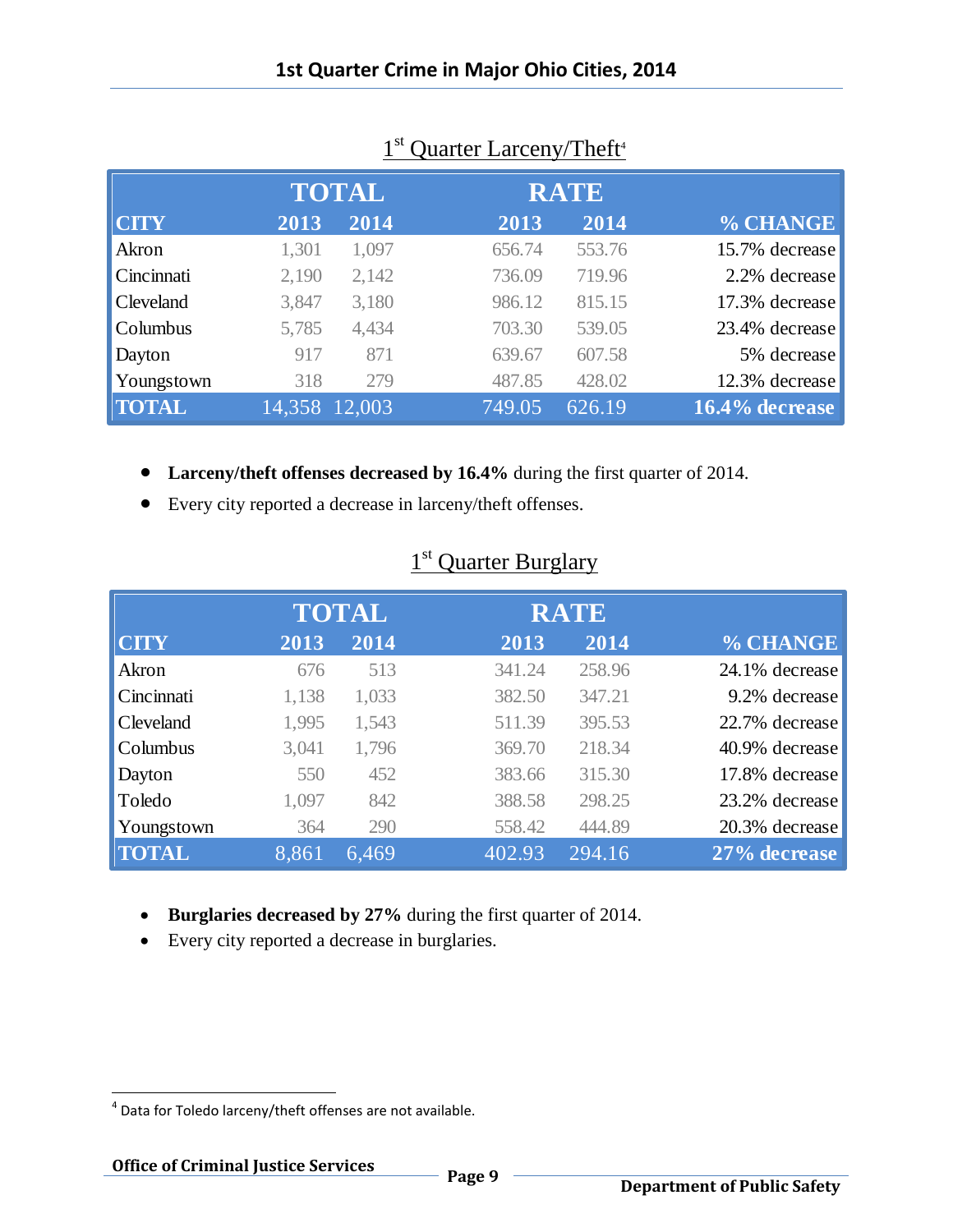|                  |       | <b>TOTAL</b> | <b>RATE</b> |        |                |
|------------------|-------|--------------|-------------|--------|----------------|
| <b>CTY</b>       | 2013  | 2014         | 2013        | 2014   | % CHANGE       |
| Akron            | 152   | 114          | 76.73       | 57.55  | 25% decrease   |
| Cincinnati       | 289   | 276          | 97.14       | 92.77  | 4.5% decrease  |
| <b>Cleveland</b> | 1,032 | 873          | 264.54      | 223.78 | 15.4% decrease |
| Columbus         | 820   | 722          | 99.69       | 87.78  | 12% decrease   |
| Dayton           | 140   | 137          | 97.66       | 95.57  | 2.1% decrease  |
| Toledo           | 257   | 229          | 91.03       | 81.12  | 10.9% decrease |
| Youngstown       | 65    | 58           | 99.72       | 88.98  | 10.8% decrease |
| <b>TOTAL</b>     | 2,755 | 2,409        | 125.28      | 109.54 | 12.6% decrease |

## 1<sup>st</sup> Quarter Motor Vehicle Theft

- **Motor vehicle thefts decreased by 12.6%** during the first quarter of 2014.
- Every city reported a decrease in motor vehicle thefts.